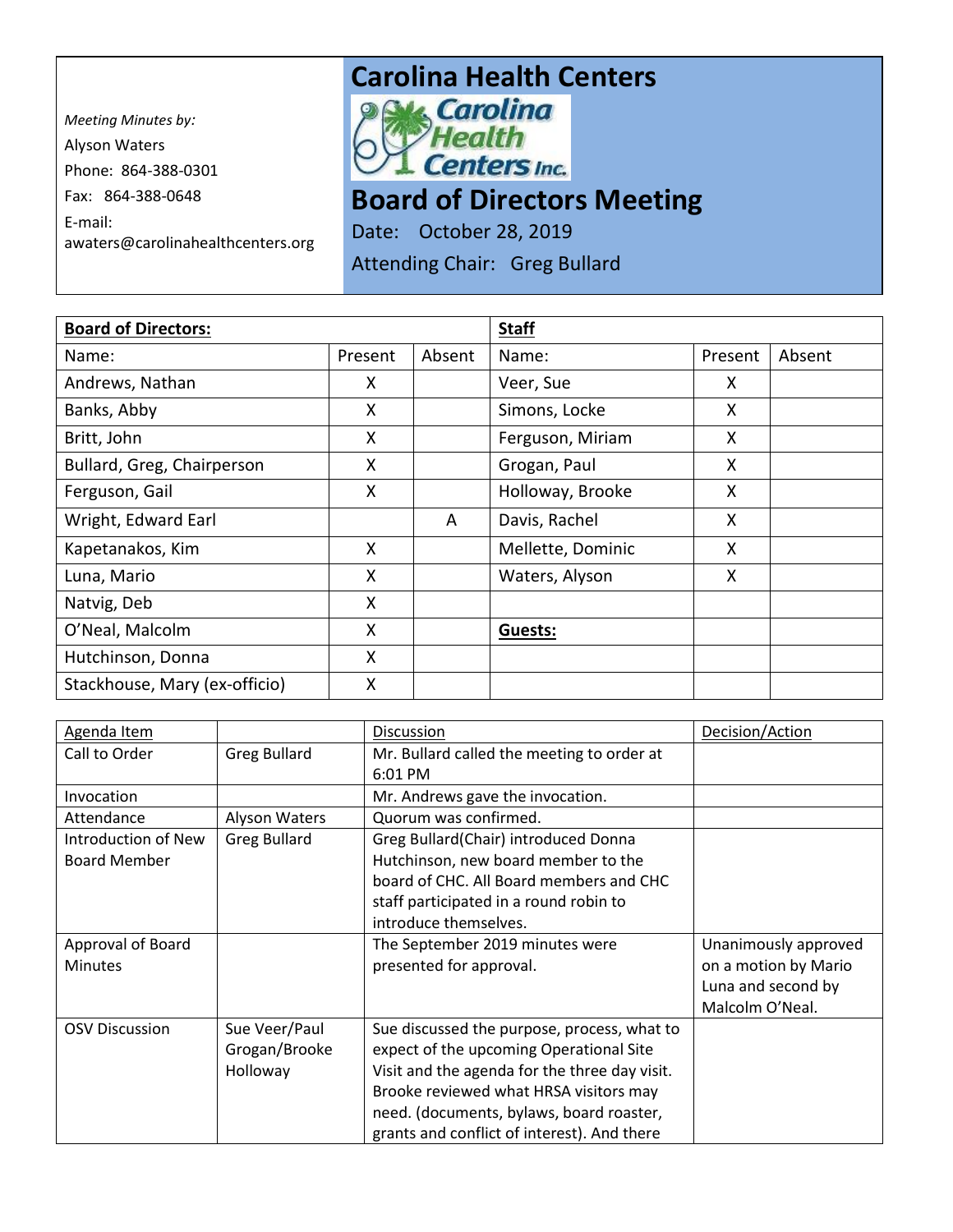|                                    |                  | was a general discussion about what types                                                        |                          |  |
|------------------------------------|------------------|--------------------------------------------------------------------------------------------------|--------------------------|--|
|                                    |                  | of questions may be asked at the board<br>session during the OSV.                                |                          |  |
| <b>Leadership Team Reports:</b>    |                  |                                                                                                  |                          |  |
| President's Report                 | Sue Veer         | Sue provided a report on Advocacy and                                                            |                          |  |
| (Monthly)                          |                  | Health Policies noting: 1) the health center                                                     |                          |  |
|                                    |                  | program is still hanging on a funding cliff;                                                     |                          |  |
| <b>PDF</b>                         |                  | and 2) HRSA has expressed a goal of greater                                                      |                          |  |
| PR slides October<br>2019.pdf      |                  | alignment between the Bureau of Primary                                                          |                          |  |
|                                    |                  | Health Care (BPHC) and the Maternal Child                                                        |                          |  |
|                                    |                  | Health Bureau. There has also been                                                               |                          |  |
|                                    |                  | congressional interest in                                                                        |                          |  |
|                                    |                  | authorization/funding for increased<br>collaboration. Because CHC is a pioneer in                |                          |  |
|                                    |                  | this area with our Early Childhood services,                                                     |                          |  |
|                                    |                  | we have been engaged in discussions at the                                                       |                          |  |
|                                    |                  | federal level.                                                                                   |                          |  |
|                                    |                  |                                                                                                  |                          |  |
|                                    |                  | President's report/slide swill be retained on                                                    |                          |  |
| Organizational                     | Paul Grogan      | the portal.<br>Paul presented his organizational                                                 |                          |  |
| Performance                        |                  | performance summary highlighting the                                                             |                          |  |
| (Quarterly)                        |                  | productivity in Family Practice/Pediatric                                                        |                          |  |
|                                    |                  | Practices, Profit/Loss for the fiscal year                                                       |                          |  |
|                                    |                  | 2020, Cash on Hand, Visit volume and Daily                                                       |                          |  |
| PDF                                |                  | Revenues.                                                                                        |                          |  |
| Organization<br>Performance Septen |                  |                                                                                                  |                          |  |
|                                    |                  | Paul's report will be retained on the Portal<br>for further viewing.                             |                          |  |
| <b>Quality Measures</b>            | Dr. Locke Simons | In recruitment/staffing Dr. Simons                                                               |                          |  |
| (Monthly)                          |                  | announced that Scott Whitehead, PA is                                                            |                          |  |
|                                    |                  | resigning from PFHC as of November 1,                                                            |                          |  |
| PDF                                |                  | 2019.                                                                                            |                          |  |
| 2019 Oct CMO<br>board report.pdf   |                  | For Quality and Population Health, Dr.                                                           |                          |  |
|                                    |                  | Simons stated PCMH renewal for all site                                                          |                          |  |
|                                    |                  | have begun.                                                                                      |                          |  |
|                                    |                  |                                                                                                  |                          |  |
|                                    |                  | Dr. Simons report and slides will be retained                                                    |                          |  |
|                                    |                  | on the portal for further viewing.                                                               |                          |  |
| Operations                         | Miriam Ferguson  | Miriam gave brief review of the                                                                  |                          |  |
| (Quarterly)                        |                  | implementation from Epic. She presented a                                                        |                          |  |
|                                    |                  | chart of the visit volume since the                                                              |                          |  |
|                                    |                  | conversion. Reviewing our growth in visits in<br>relationship to then ultimate target is for the |                          |  |
|                                    |                  | company.                                                                                         |                          |  |
|                                    |                  |                                                                                                  |                          |  |
|                                    |                  | <b>ACTION ITEM:</b>                                                                              |                          |  |
|                                    |                  | CHC has been presented with an<br>i.                                                             | The board unanimously    |  |
|                                    |                  | opportunity to receive grant funding                                                             | approved on a motion     |  |
|                                    |                  | for an additional position in the                                                                | by John Britt and second |  |

2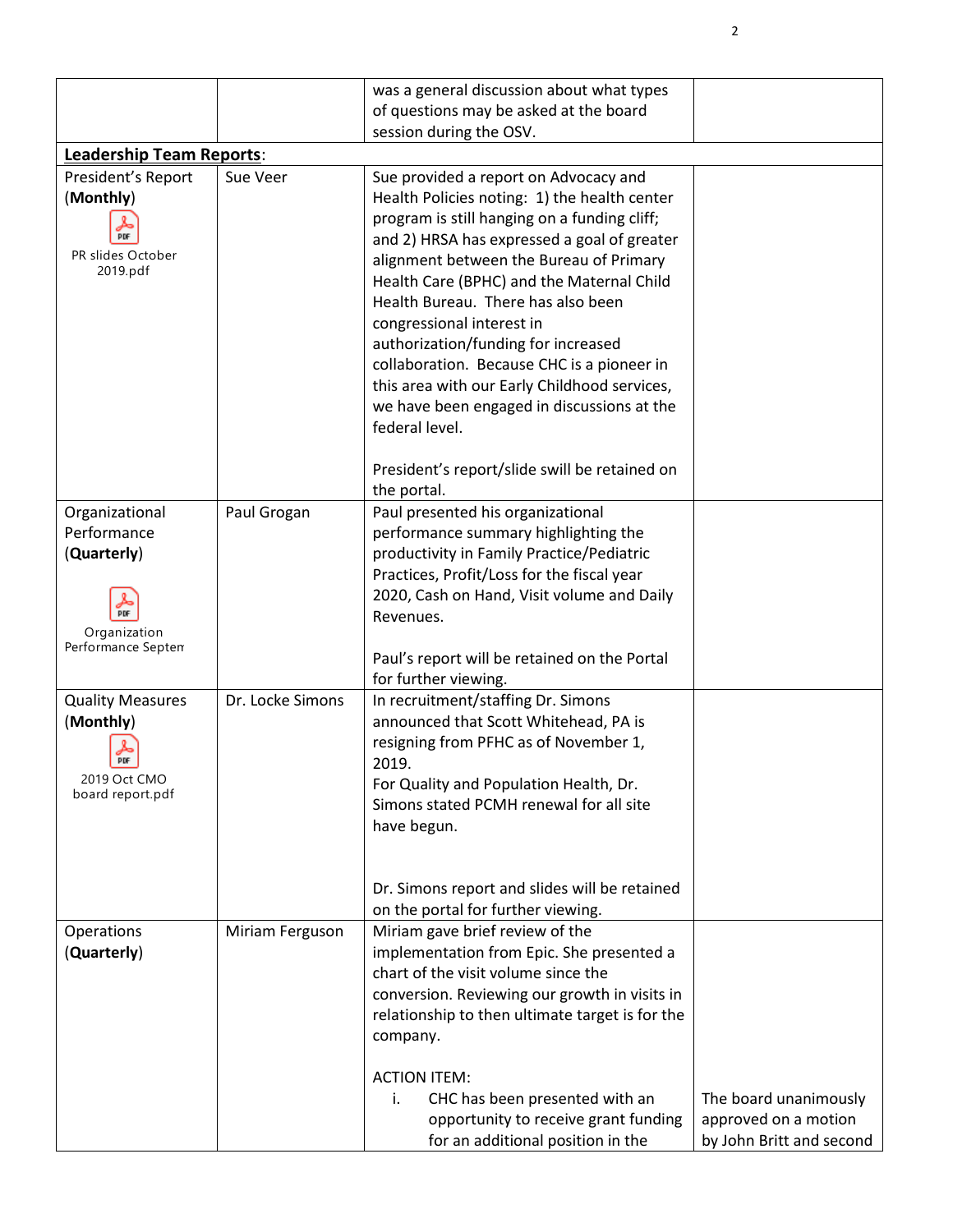| Pharmacy<br>(Quarterly)<br>PDF<br>Depart of Pharmacy<br>Quarterly Report Oc | Dr. Dominic<br>Mellette                         | Healthy Families program and is<br>seeking board approval to submit<br>the grant application.<br>ii.<br>CHC has the opportunity to secure<br>additional Healthy Steps funding<br>through the Self Family Foundation<br>and is seeking board approval to<br>submit the grant application.<br>Dominic announced that the Hudson<br>Headwaters Audit went well and expressed<br>how the auditors were impressed by the<br>changes made since the last independent<br>audit of our pharmacy program. Also stated<br>that both the Walmart and Publix contract<br>went live October 1, 2019.<br>Dr. Mellette's slides will be retained on the | by Gail Ferguson.<br>The board unanimously<br>approved on a motion<br>by Malcolm O'Neal and<br>second by Deb Natvig.                  |
|-----------------------------------------------------------------------------|-------------------------------------------------|------------------------------------------------------------------------------------------------------------------------------------------------------------------------------------------------------------------------------------------------------------------------------------------------------------------------------------------------------------------------------------------------------------------------------------------------------------------------------------------------------------------------------------------------------------------------------------------------------------------------------------------|---------------------------------------------------------------------------------------------------------------------------------------|
|                                                                             |                                                 | portal for further review.                                                                                                                                                                                                                                                                                                                                                                                                                                                                                                                                                                                                               |                                                                                                                                       |
|                                                                             | For Distribution<br>Only                        | Monthly RX Dashboard<br>$\bullet$                                                                                                                                                                                                                                                                                                                                                                                                                                                                                                                                                                                                        | 晶<br>Pharmacy<br>Dashboard October                                                                                                    |
| <b>Committee Reports:</b>                                                   |                                                 |                                                                                                                                                                                                                                                                                                                                                                                                                                                                                                                                                                                                                                          |                                                                                                                                       |
|                                                                             | Executive<br>Committee - Greg<br><b>Bullard</b> | Announcement of 2019-2020 Committee<br>Chairs<br>-Greg announced John Britt has<br>accepted the Development Committee-<br>Chair position, Malcolm O'Neal has<br>agreed to Finance Committee-Chair and<br>Deb Natvig has also agreed to continue<br>as the Strategic Planning Committee-<br>Chair.<br>Discussion of adding an Advocacy<br>Committee but possibly combining it with<br>the Development Committee.                                                                                                                                                                                                                          |                                                                                                                                       |
|                                                                             | Development<br>Committee                        | No Report.                                                                                                                                                                                                                                                                                                                                                                                                                                                                                                                                                                                                                               |                                                                                                                                       |
|                                                                             | Finance<br>Committee -<br>Malcolm O'Neal        | Recommendation on Pharmacy Sliding<br>Fee Schedule that is currently in use -<br>see attached.                                                                                                                                                                                                                                                                                                                                                                                                                                                                                                                                           | On the Finance<br>Committee's<br>recommendation the<br>current Pharmacy<br>Sliding scale was<br>approved and second by<br>Deb Natvig. |
|                                                                             |                                                 | Approval of the pay scales in place and<br>the resources used to evaluate<br>compensation.<br><b>NACHC Annual Salary Survey</b><br>1)                                                                                                                                                                                                                                                                                                                                                                                                                                                                                                    | On the Finance<br>Committee's<br>recommendation the<br>Pay scales were                                                                |